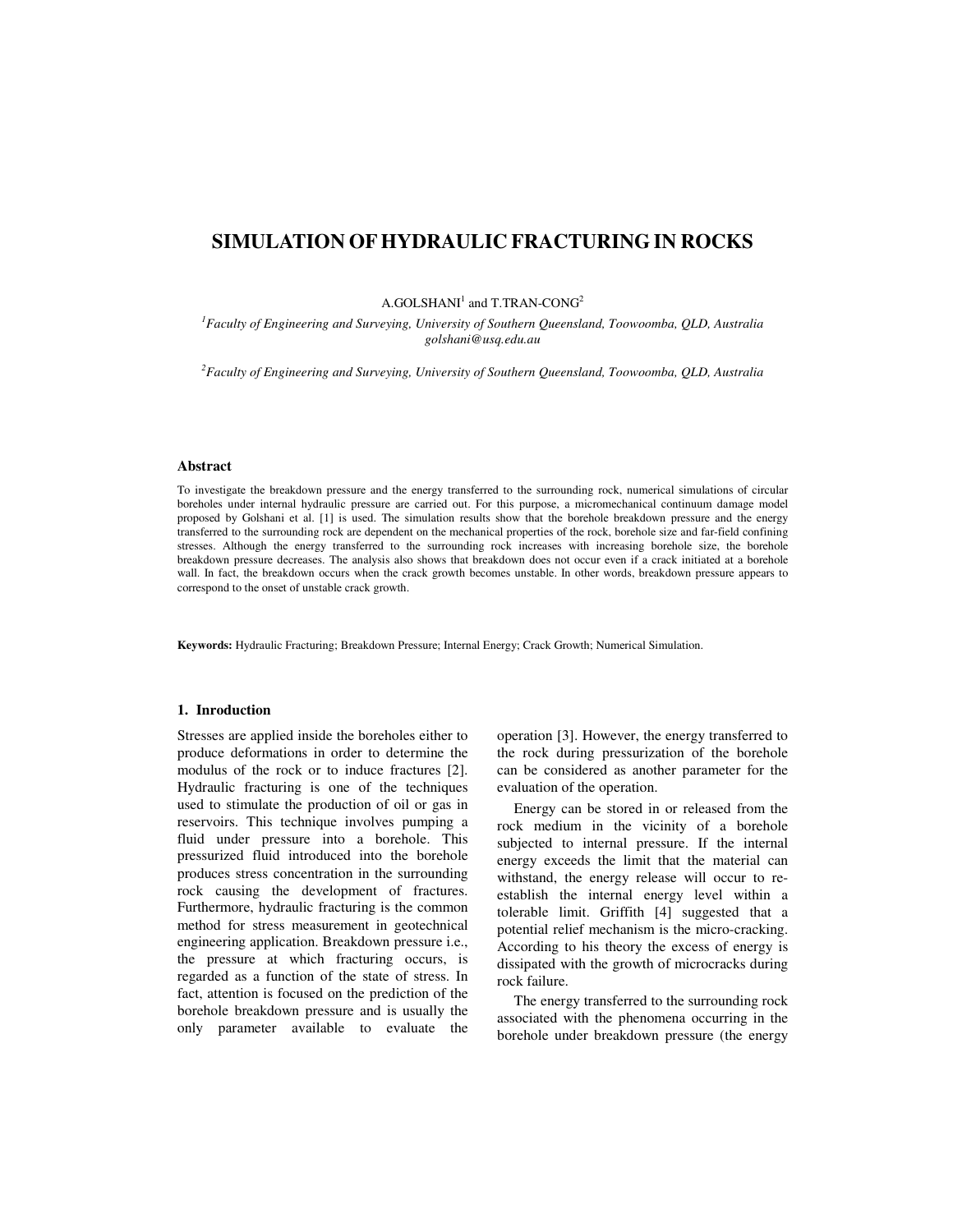requirements for rock fracturing) is given by

$$
W = W_s + W_f + W_t + W_c \tag{1}
$$

where  $W_s$ ,  $W_f$ ,  $W_t$  and  $W_c$  represent strain energy (borehole wall deformation), fracture energy, thermal energy (thermal exchange between rock and fluid) and chemical energy (chemical change of the rock due to the interaction with the fluid).

The strain energy is the potential energy stored in the rock under stress and is given by

$$
W_s = \frac{1}{2} \int\limits_V \sigma : \mathcal{E} \ dV \tag{2}
$$

where *V* is the volume of the rock.  $\sigma$  and  $\varepsilon$  are the stress and strain in the rock under applied stresses. The symbol (:) stands for the inner product.

The fracture energy is material property of rock and is given by

$$
W_f = \frac{K_c^2}{E} A \tag{3}
$$

where  $K_c$  and  $E$  are the fracture toughness and Young's modulus of the rock and *A* is the area of fracture created.

 When the internal energy reaches a critical limit, this level must be reduced by one or more relief mechanisms. As previously explained, the most significant relief mechanism for rocks is microcracking.

The main objective of this paper is to investigate numerically the breakdown pressure and the energy transferred to the rock around a vertical borehole under breakdown pressure by using a micromechanics-based continuum damage model proposed by Golshani et al. [1]. For this purpose three types of rocks i.e., Inada granite, Mount Isa granite and Toowoomba basalt are simulated. The effect of borehole diameter and far-field stresses on the breakdown pressure and the transferred energy will also be discussed. In this study we only consider the effects of borehole wall deformation *W<sup>s</sup>* and the fracture energy  $W_f$  in energy calculation and the fluid is restricted from entering the microcracks.

## **2. Micromechanics-base Continuum Damage Model**

In this model, the rock matrix is regarded as an elastic solid with *N* groups of microcracks distributed at different orientations, and the *i*-th group is characterized by the microcracks orientation  $\theta^{ij}$ , the number density of the microcracks  $\rho^{(i)}$ , and the average microcracks length  $2c^{(i)}$ .  $\theta^{(i)}$  is the inclination angle of the unit vector  $n^{(i)}$ , normal to a microcrack, to the global axis  $x_1$ (see Figure 1). In the following discussion, "" indicates quantities in the local coordinate *x*'*i*-axes.

By assuming that microcrack growth occurs in tensile mode I [5-8], the stress intensity factor *K<sup>I</sup>* for a single microcrack with respect to local axes  $x^i$ <sup>*i*</sup> (*i*=1, 2) is approximated by

$$
K_I = -\sqrt{\pi c} \sigma'_t \tag{4}
$$

where  $\sigma_t$  is the tensile stress acting normal to the microcrack surface, and is expressed as:

$$
\sigma'_{t} = \sigma'_{22} + f(c)S'_{22}
$$
 (5)



**Fig. 1.** Rock sample containing many microcracks

It should be noted that the compressive stress is taken to be positive. The first term on the right hand side of Eq. (5) stems from the far field compression, hence it takes a positive value (compression) in a common case. This means that the first term acts as an inhibiting factor for microcracking. The second term is the tensile stress, which is locally generated as a result of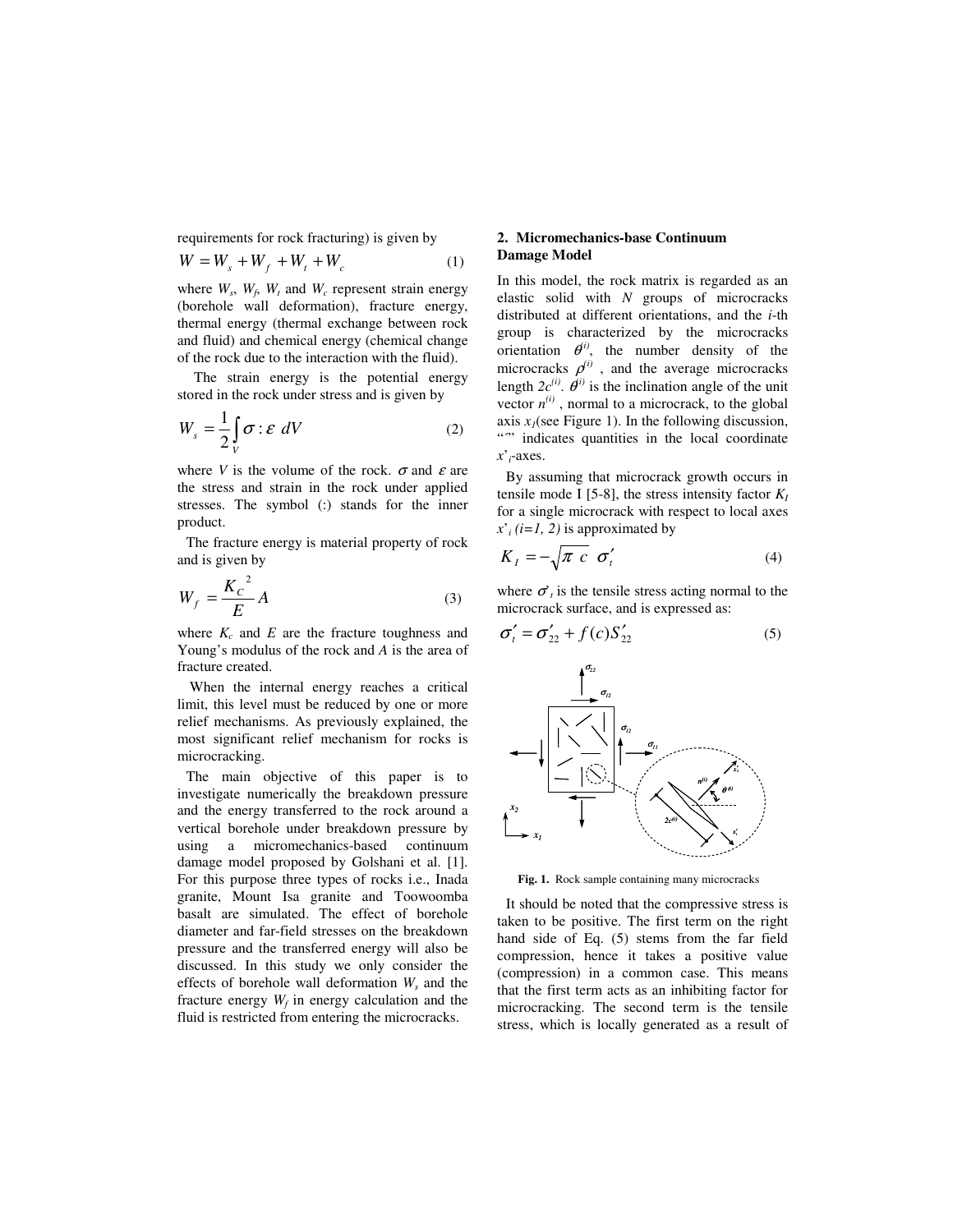the inhomogeneity of rock and sliding movement on asperities. Following the suggestion by Costin [6], we assume that the local tensile stress increases proportionally to the deviatoric stress  $S'_{22}$ , and that  $f(c)$  is a proportionality coefficient depending only on half the microcrack length c. It is of particular importance to point out that the local tensile stress must decrease as the microcrack grows. Otherwise, the microcrack would propagate without any limit as soon as the stress intensity factor  $K_I$  reaches the fracture toughness *KIC*. This unsatisfactory situation is easily avoided if the proportional coefficient *f(c)* is inversely proportional to half the microcrack length

$$
f(c) = d/c \tag{6}
$$

 where *d* is a typical length scale of material such as grain size, and is experimentally determined (see Golshani et al., [1]).

The stress-induced microcrack growth takes place in tensile mode I when the following relation is satisfied

$$
K_{I} - K_{IC} = -\sqrt{\pi c} \sigma'_{i} - K_{IC} = 0 \qquad (7)
$$

Equation (7) was formulated for a single microcrack and the effect of neighbouring microcracks was not considered. In order to evaluate the elastic interaction among neighbouring microcracks, we use the so-called pseudo-traction method developed by Horii and Nemat-Nasser [9-10]. For simplicity, we first consider an infinite plate with two microcracks  $\alpha$ and  $\beta$  with lengths  $2c_{\alpha}$  and  $2c_{\beta}$ , both of which are subjected to far field stresses (see Fgure 2). This problem is elastically analysed by decomposing it into three sub-problems; i.e. a homogeneous sub-problem and two subproblems  $\alpha$  and  $\beta$  as shown in Figure 2. There is no microcrack in the homogenous sub-problem, which is subjected to the same far field stresses as the original problem (i.e.  $\sigma_{11}$ ,  $\sigma_{22}$  and  $\sigma_{12}$ ). In the sub-problem  $\alpha$  and  $\beta$ , we deal with a single microcrack under zero stresses, individually. The traction-free condition must be satisfied on the surface of the microcracks in the original

problem since the microcracks  $\alpha$  and  $\beta$  are assumed to be open. To do this,  $-(\sigma_{22}^{\prime \alpha} + \sigma_{22}^{\prime \alpha})$ and  $- (\sigma_{12}^{\prime \alpha} + \sigma_{12}^{\prime \alpha})$  must be applied to the surface of the microcrack  $\alpha$  in the sub-problem  $\alpha$ . Here,  $\sigma_{22}^{\prime\alpha}$  and  $\sigma_{12}^{\prime\alpha}$  are the stresses at the position of microcrack  $\alpha$  arising from the far field stresses in the homogenous problem, and  $\sigma_{22}^{\prime \text{Pa}}$  and  $\sigma_{12}^{\prime \text{Pa}}$ , called pseudo-tractions, stand for the stresses at the position of microcrack  $\alpha$  in sub-problem  $\beta$ . That is, the pseudo-tractions are generated by microcrack  $\beta$  through elastic interactions between the microcracks  $\alpha$  and  $\beta$ .

 The pseudo-tractions are calculated such that all the boundary conditions for the original problem are satisfied

$$
\left\{\sigma^{\prime \beta \alpha}\right\} = \left[\gamma^{\prime \alpha \beta}\right] \left\{\left\{\sigma^{\prime \beta}\right\} + \left\{\sigma^{\prime \beta \beta}\right\}\right\} \tag{8}
$$



**Fig. 2.** Decomposition of (a) the original problem into (b) the homogeneous problem and (c) and (d) two subproblems.

where  $\{\sigma'^{P\alpha}\} = \{\sigma'^{P\alpha}_{11}, \sigma'^{P\alpha}_{22}, \sigma'^{P\alpha}_{12}\}^T$ ,  $\left\{\!{\sigma^\prime}^\beta\right\}\!=\!\left\{\!{\sigma^\prime_j}_1\!\!, {\sigma^\prime_j}_2\!\!, {\sigma^\prime_j}_2\!\right\}^T,$ 

and  $\left[ \gamma^{\alpha\beta} \right]$  is a 3×3 matrix and each element of which is a function of the position vectors  $x^{\alpha}$ and  $x^{\beta}$  of the centres of microcracks  $\alpha$  and  $\beta$ ,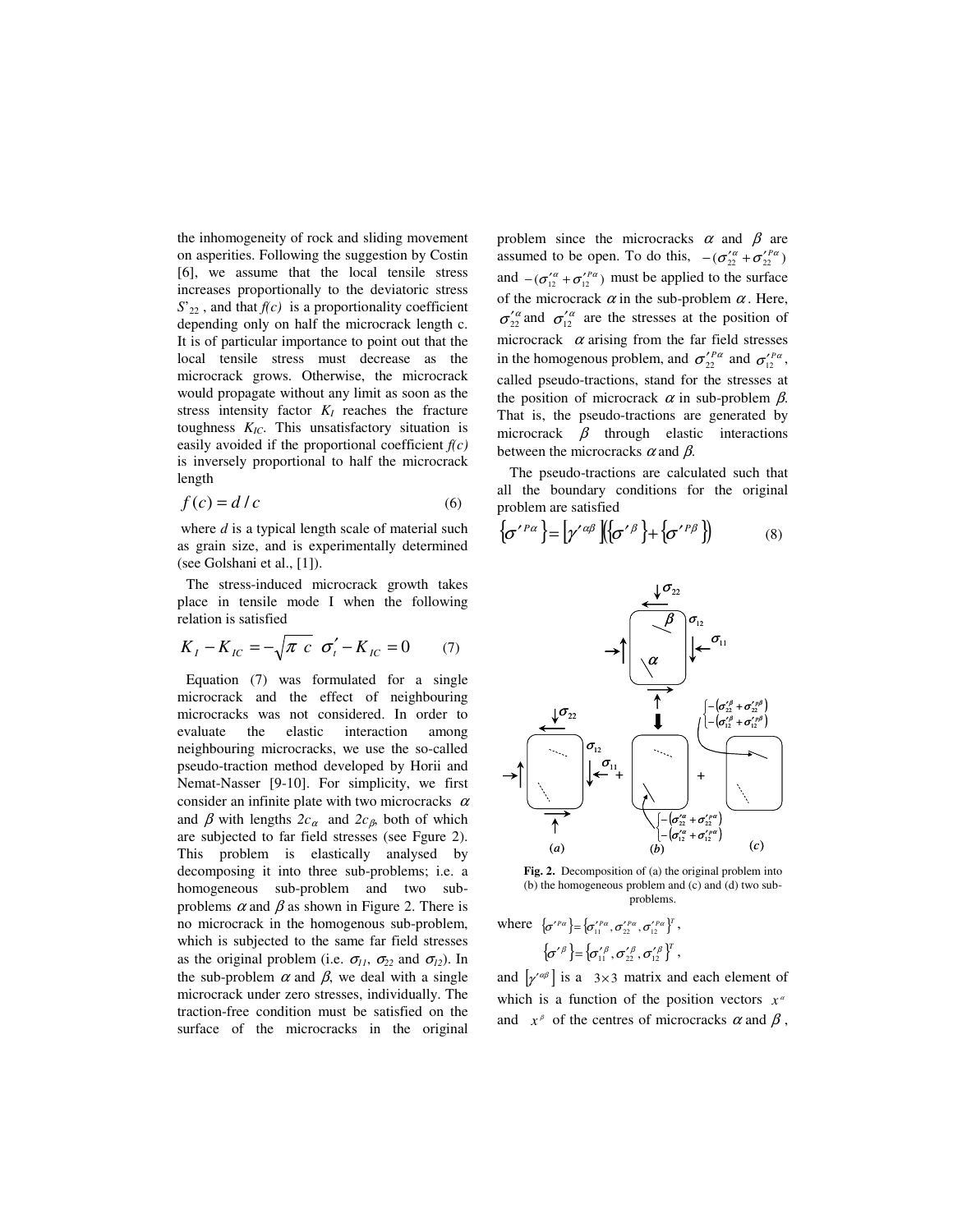their half lengths ( $c_{\alpha}$  and  $c_{\beta}$ ), and the inclination angle between  $x_1'^{\beta}$  and  $x_1'^{\alpha}$ . Eq. (8) is tentatively called the consistency equation in the sense that stress boundary conditions are taken into account. If more details are necessary, readers should refer to the papers by Horii and Nemat-Nasser [9-10], Okui et al. [11], and Golshani et al. [1].

Equation (8) was formulated by considering the elastic interaction between two microcracks. In order to deal with more general cases in which a large number of microcracks are involved, the consistency equation (8) can be generalized as an integral equation. Consider *N* groups of microcracks, we can rewrite Eq. (8) with respect to the global axes  $x_i$  ( $i=1, 2$ ), as follows

$$
K_{1}(\sigma', \sigma^{P}, c) =
$$
\n
$$
-\sqrt{\pi c} \left[ (\sigma'_{22} + \sigma'^{P}_{22}) + f(c) \left( \frac{(\sigma'_{22} + \sigma'^{P}_{22}) - (\sigma'_{11} + \sigma'^{P}_{11})}{2} \right) \right]
$$
\n(10)

It is assumed that the rock matrix remains elastic in the entire process so that the inelastic deformation arises from opening of microcracks. Since the matrix is elastic, the stress-strain relationship is given by:

$$
\sigma = D_e : (\varepsilon_t - \hat{\varepsilon}) \tag{11}
$$

where  $D_e$  is the elastic modulus tensor,  $\varepsilon_t$  is the total strain tensor and  $\hat{\varepsilon}$  is the inelastic strain tensor arising from the opening of microcracks. The inelastic strain caused by the microcracks belonging to the *i*-th group is obtained in the local axes  $x'_i$  (*i* = 1, 2) as

$$
\hat{\varepsilon}' = \rho^{(i)} \int_{-c}^{c} (n'^{(i)} \otimes [u']^{(i)} + [u']^{(i)} \otimes n'^{(i)}) dx' (12)
$$

where  $n'^{(i)}$  is the unit vector normal to the microcrack, and  $[u_2']^{(i)} \Big( = (u_2' + u_2' - u_2')^{(i)} \Big)$  is the opening displacement where  $u_2^{\prime +}$  and  $u_2^{\prime -}$  are the displacements on the positive and negative sides of the microcrack given as

$$
[u'_2]^{(i)} = -\frac{\kappa+1}{2G} \sqrt{(c^{(i)})^2 - x_1'^2} (\sigma'_i) \quad (|x'_1| \le c^{(i)}) \quad (13)
$$

where *G* is the shear modulus, and  $\kappa$  is the Lame constant [12].

The inelastic strain arising from opening the *i*-th group microcracks is formulated in terms of the average length of microcracks  $2c^{(i)}$ , microcracks orientation  $\theta^{i}$ , number density of microcracks  $\rho^{(i)}$ , and the applied stresses  $\sigma$ [1]. The inelastic strain arising from all microcracks is calculated by summing Eq. (13) with respect to the global coordinate axes

$$
\{\hat{\varepsilon}\} = \sum_{i=1}^{N} \{\hat{\varepsilon}(c^{(i)}, \theta^{(i)}, \rho^{(i)}, \sigma)\}
$$
 (14)

It should be noted that the effect of the elastic interaction among microcracks on the opening displacements and consequently on stress–strain relationship is neglected in Eq. (14). This is a shortcoming. However, this interaction is taken into account in the determination of microcrack lengths through the microcrack growth law Eq. (7).

We now have governing equations for analysing stress-induced behaviour of brittle rock; i.e., microcrack growth law (7), consistency equations (9) and constitutive equations (11). Unknowns are  $\sigma$ , *c* and  $\sigma$ <sup>*p*</sup>. The initial values of the unknowns are given by solving boundary value problems by using the stress-induced microcrack growth law. They correspond to a state just after the application of a load. Based on the finite element methods, we solved the governing equations on a numerical basis. Three-node triangular elements were used, in each of which the displacement, the interaction stresses and the length of the microcracks belonging to the *i*-th group are constant.

#### **3. Numerical Simulation**

In this study a single borehole in rock medium (3000mm  $\times$  3000mm) was simulated and plane strain condition was assumed. Numerical simulations were carried out for three types of rocks i.e., Inada granite, Mt. Isa granite and Toowoomba basalt to determine the breakdown pressure and the internal energy transferred to the surrounding at failure (using Eqs.1-3).

In finite element modelling, a finer mesh typically results in a more accurate solution.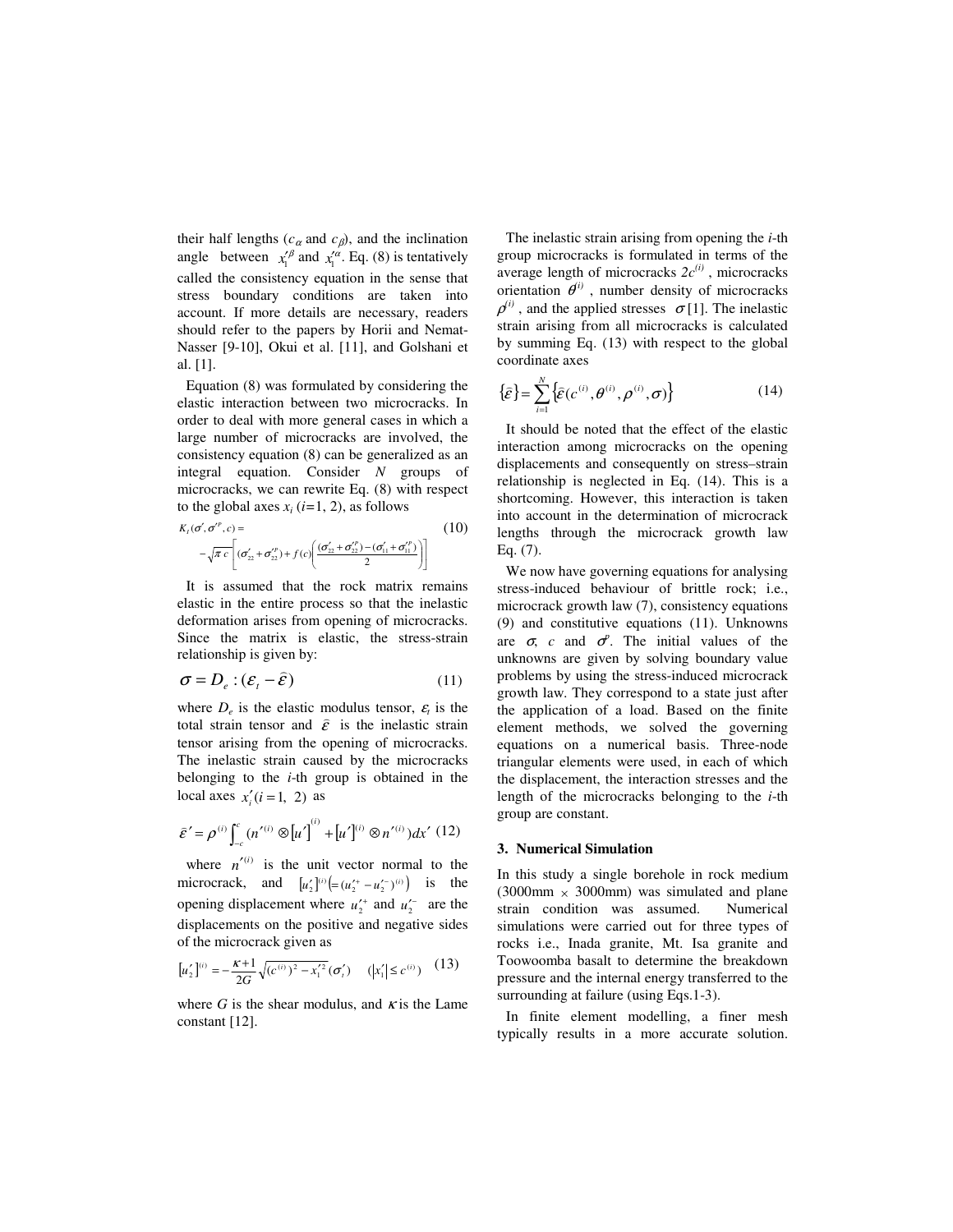However, as a mesh is made finer, the computation time increases. A mesh convergence study enables us to obtain an accurate solution with a mesh that is sufficiently dense and not overly demanding of computing resources. Mesh convergence study was performed and we chose a mesh with 195 nodes and 350 elements that satisfies the accuracy requirement of a minimum computational cost (Figure 3).



**Fig. 3.** (a) A region with a hole inside under pressure of *p* (b) Finite element mesh (not to scale)

# **3.1.** *Inada Granite, Mt. Isa Granite and Toowoomba Basalt*

Inada granite is biotite granite from a quarry in Kasama, Ibaraki, Japan. Inada granite consists of coarse to medium grains of quartz, feldspar and biotite. The mean grain size of Inada granite is about 2.0 mm [13]. From earlier study the mechanical and mineralogical characteristics of Inada granite are known: Inada granite elastic properties are Young' modulus *E =* 73 GPa and Poisson's ratio  $v = 0.23$ . Fracture toughness and length parameter for Inada granite were chosen as  $K = 2.5 \text{ MPa}^{1/2}$  and  $d = 0.34 \text{ mm}$ . The average length of microcracks and microcrack number density are  $c = 0.5$  mm and  $\rho = 0.21$  (see Golshani et al., [1]). The uniaxial compression strength and tensile strength of Inada granite were reported as 160 MPa and -7.9 MPa [13].

**Table 1**. Model parameters used in numerical simulations for Mt. Isa Granite and Toowoomba Basalt

| Parameter                                   | Mt. Isa Granite | Toowoomba Basalt |
|---------------------------------------------|-----------------|------------------|
| Young's modulus (GPa)                       | 61.4            | 78.7             |
| Poisson's ratio                             | 0.22            | 0.25             |
| Fracture toughness (MPa m <sup>1/2</sup> )  | 1.94            | 1.88             |
| Initial microcrack length <sup>*</sup> (µm) | 50              | 12.5             |
| Number density of microcracks*              | 0.21            | 0.21             |
| Tensile Strength (MPa)                      | $-10.1$         | $-14.8$          |

\* These data are estimates.

Mt. Isa granite occurs in Northwest Queensland, Australia and its grain size is about 0.2 mm (Geoscience report, Australia, 2001). Toowoomba basalt (South-eastern Queensland, Australia) is generally fine-grained, dark grey to black igneous rock. In most cases individual minerals cannot be recognized by the naked eye because of the fine grain size [14]. Basalt is characterized by mineral grain size less than 0.3 mm and for Toowoomba basalt, which is finegrained basalt, the average grain size is set to 0.05 mm. The input parameter used in the numerical simulation of Mt. Isa granite and Toowoomba basalt are listed in Table 1 where elastic properties and fracture toughness are from experimental tests using samples with 60 mm diameter and 145 mm height.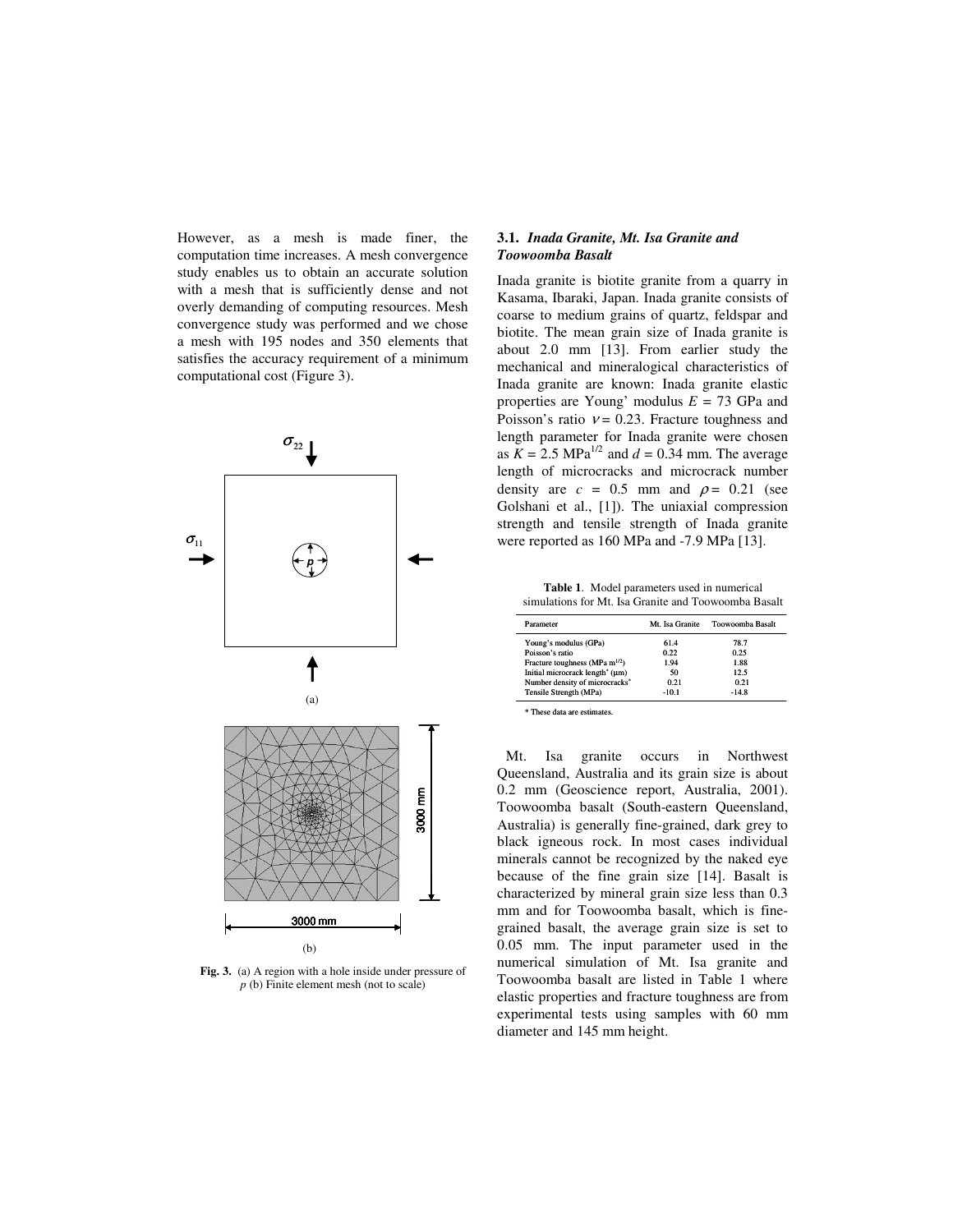In crystalline rocks, it is assumed that grain boundaries act as the predominant source of stress concentrating flaws and that the initial microcrack lengths are of the order of the rock grain size [15]. Thus, we can estimate initial microcrack length of Mt. Isa granite and Toowoomba basalt based on their grain size. The microcrack number density of Mt. Isa granite and Toowoomba basalt are not reported and are set to be 0.21 on a tentative basis.

## **3.2.** *Breakdown Pressure and Energy Transferred to the Rock*

The region (3000mm  $\times$  3000mm) with a hole of 50 mm diameter was meshed with 195 nodes and 350 elements (Fig. 3b). Uniform stress was applied inside the borehole with no far-field confining stresses (i.e.,  $\sigma_{11} = \sigma_{22} = 0$ ) and the energy at failure for Inada granite, Mt. Isa granite and Toowoomba basalt was obtained as 4.5 KJ, 5.7 KJ and 7.3 KJ. The breakdown pressures for theses three types of rocks were 173 MPa, 204 MPa and 255 MPa. The relationship between borehole pressure and transferred strain energy of Mount Isa granite is shown in Fig. 4.



energy *Ws* transferred to the surrounding rock.

The tangential stress at the borehole surface was calculated for Inada granite (-62.5 MPa), Mt. Isa granite (-71.4 MPa) and Toowoomba

basalt (-85.6 MPa) which significantly exceeds the tensile strength of these rocks obtained experimentally. In other words, the borehole breakdown does not take place even if the largest tangential stress at the borehole reaches the tensile strength of rock. In fact, the breakdown pressure appears to correspond to the onset of unstable microcrack propagation on the borehole wall [16, 17]. Our simulation shows that for Inada granite, at internal pressure of 125 MPa, the length of microcracks in the vicinity of the borehole is about 0.6 mm and during pressurization before breakdown, microcrack growth becomes unstable locally (at internal pressure of 170 MPa, microcrack growth becomes unstable in some areas around the borehole with large cracks of about 3 mm in length) (Figure 5).

**Table 2**. Breakdown pressure and energy transferred to the surrounding rock at failure

| Hole diameter<br>(mm) | <b>Breakdown</b> pressure<br>(MPa) | Energy<br>(KJ) |
|-----------------------|------------------------------------|----------------|
| 25                    | 187                                | 2.05           |
| 50                    | 173                                | 4.52           |
| 75                    | 156                                | 8.08           |

# **3.3.** *Borehole Diameter*

Borehole sizes of three different diameters of 25 mm, 50 mm and 75 mm in Inada granite were simulated in order to investigate the effect of the borehole size on the breakdown pressure and the The number of elements for these three simulations was 494, 350 and 426, respectively. The results show that borehole breakdown pressure and energy are dependent on the borehole size (Table 2). The borehole breakdown pressure is higher for smaller diameter holes. Morita et al. [17] obtained similar results in the laboratory tests on cubic Berea sandstone (76 cm  $\times$ 76 cm  $\times$ 76 cm) with holes of 10 mm and 38 mm diameters subjected to internal pressure and far field confining stresses. As the borehole diameter increases, the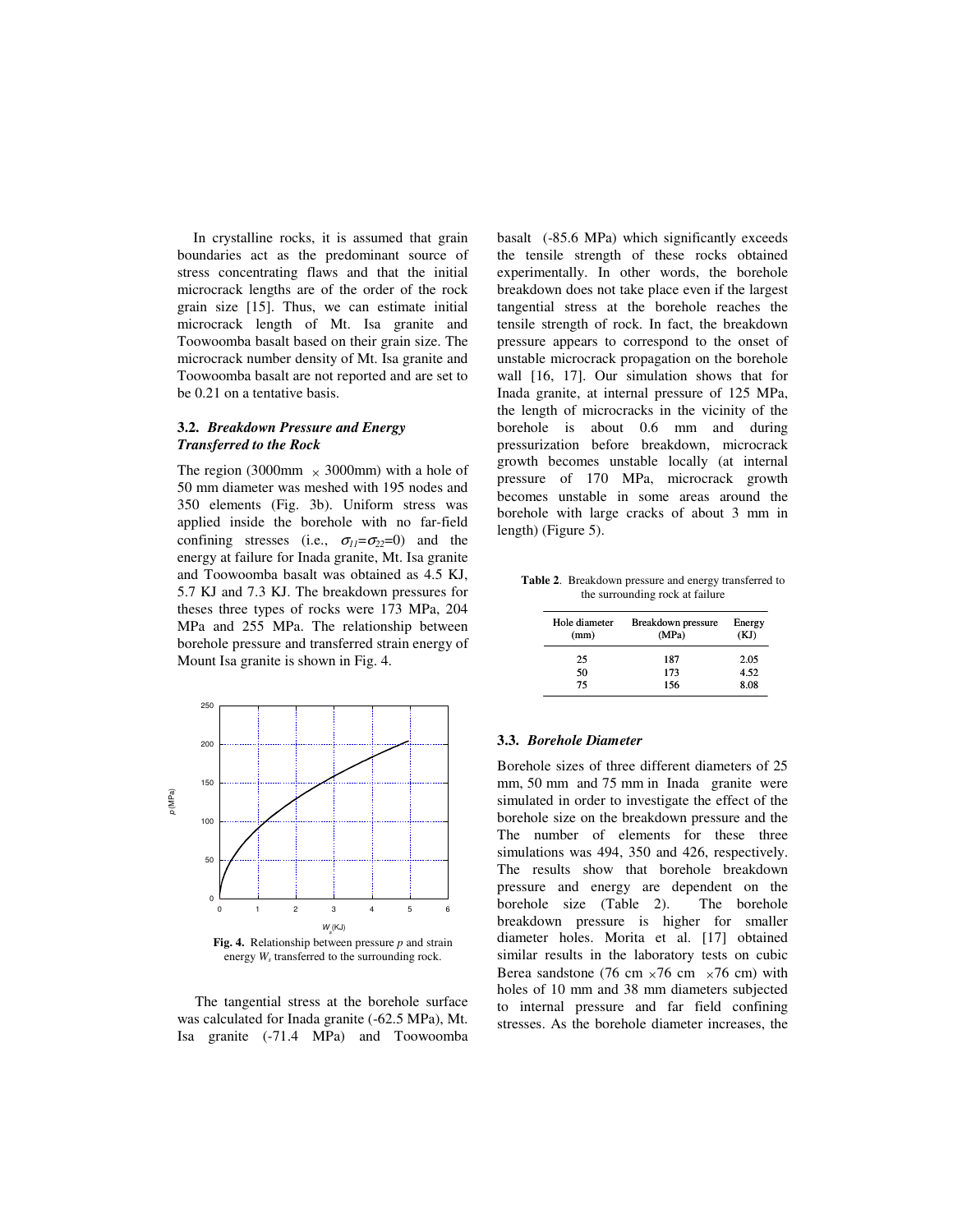energy transferred to the surrounding rock increases. This is due to an increase of the strain energy component with increasing borehole diameter. Cuss et al. [18] obtained similar results in their experiments with sandstone.



#### **3.4.** *Effect of Far-field Confining Stresses*

To investigate the effect of far-field confining pressure on the breakdown pressure, Inada granite with borehole of 50 mm diameter was simulated. The relationship between far-field confining pressure and normalized breakdown pressure for three different far-field stresses, i.e.,  $\sigma_{11} = \sigma_{22} = 10$ , 25 and 40 MPa are shown in Fig. 6. Note that the breakdown pressures were normalized using the reference breakdown pressure,  $p_r$  that was chosen as the breakdown pressure for the case with no far-field stresses. Increasing far-field stresses would increase the breakdown pressures which are similar to confinement effect on peak stress in triaxial compression tests.

### **4. Concluding Remarks**

A single borehole in rock medium under internal pressure was simulated using a micromechanical continuum damage model [1].



**Fig. 6.** Variation of breakdown pressure with far-field confining pressure for Inada granite

Numerical simulations were carried out for three types of rocks i.e., Inada granite, Mt. Isa granite and Toowoomba basalt. The model predicts that the borehole breakdown pressure and the energy transferred to the rock depend on the formation's mechanical properties, borehole size and far-field confining pressures. The modelling results show that with increasing borehole size, the energy transferred to the surrounding rock increases and the borehole breakdown pressure decreases. Furthermore, the energy seems to increase faster than the decrease of the breakdown pressure.

It should be noted that thermal energy and chemical energy were neglected in the calculation of the energy transferred to the rock around a borehole under internal pressure. For more accurate results these should be taken into consideration.

## **Acknowledgments**

This research was supported by the Australian Research Council (ARC).

#### **References**

1. Golshani, A., Y., Okui, M., Oda and T. Takemura, 2006. A micromechanical model for brittle failure of rock and its relation to crack growth observed in triaxial compression tests of granite, *Mechanics of Materials*, 38, pp. 287– 303.